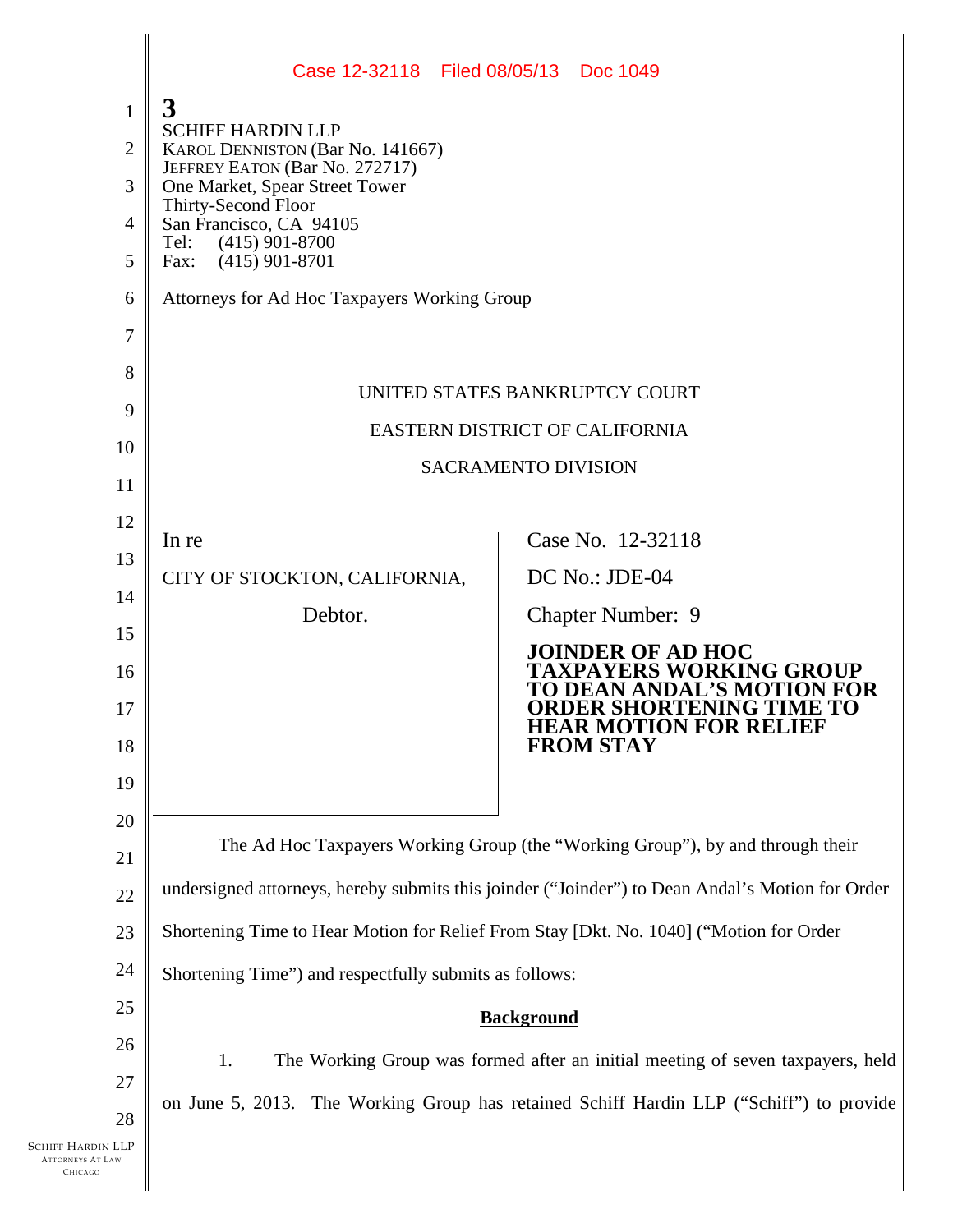## Case 12-32118 Filed 08/05/13 Doc 1049

counsel in this case, and Schiff filed a Verified Statement pursuant to Federal Rule of Bankruptcy 2019.

3 4 5 6 7 8 9 10 11 12 13 14 15 16 17 18 19 20 21 22 23 24 25 26 27 28  $-2-$ 2. The Working Group has identified three initial objectives: (1) to analyze and review on behalf of taxpayers the proposed tax increase that the City Manager has advised constitutes part of the Debtor's anticipated plan of adjustment; (2) to work with the Debtor and creditors to ensure the Debtor's proposed plan provides the taxpaying residents a sufficient and reasonably acceptable level of health, safety and welfare services as the City Manager acknowledges is necessary; and (3) to work with the Debtor and all of the constituencies to ensure the plan of adjustment is feasible in terms of providing an appropriate level of services to taxpayers and fiscally sustainable for the reasonably foreseeable future. 3. The Debtor, through its duly elected City Council, held a Special City Council Meeting on July 9, 2013. At the Special City Council Meeting, the City Council approved proposed ballot language for a *general* tax increase that is to be on the November 5, 2013 ballot. 4. On August 2, 2013, Dean Andal ("Mr. Andal") filed Dean Andal's Motion for Relief From Automatic Stay Under 11 U.S.C. Section 362(d)(1) and 28 U.S.C. 1334(c) [Dkt. No. 1035] ("Motion for Relief From Stay"), in order to bring a writ of mandate in the Superior Court for the County of San Joaquin against the Debtor, pursuant to California Elections Code § 9295. Mr. Andal seeks to challenge the impartiality of the proposed ballot language approved by the Debtor's City Council through this writ of mandate. 5. The Motion for Relief From Stay is initially scheduled for a hearing on August 20, 2013. 6. Concurrently, Mr. Andal filed Dean Andal's Motion for Order Shortening Time to Hear Motion for Relief From Stay [Dkt. No. 1040] ("Motion to Shorten Time"). Through the

1

2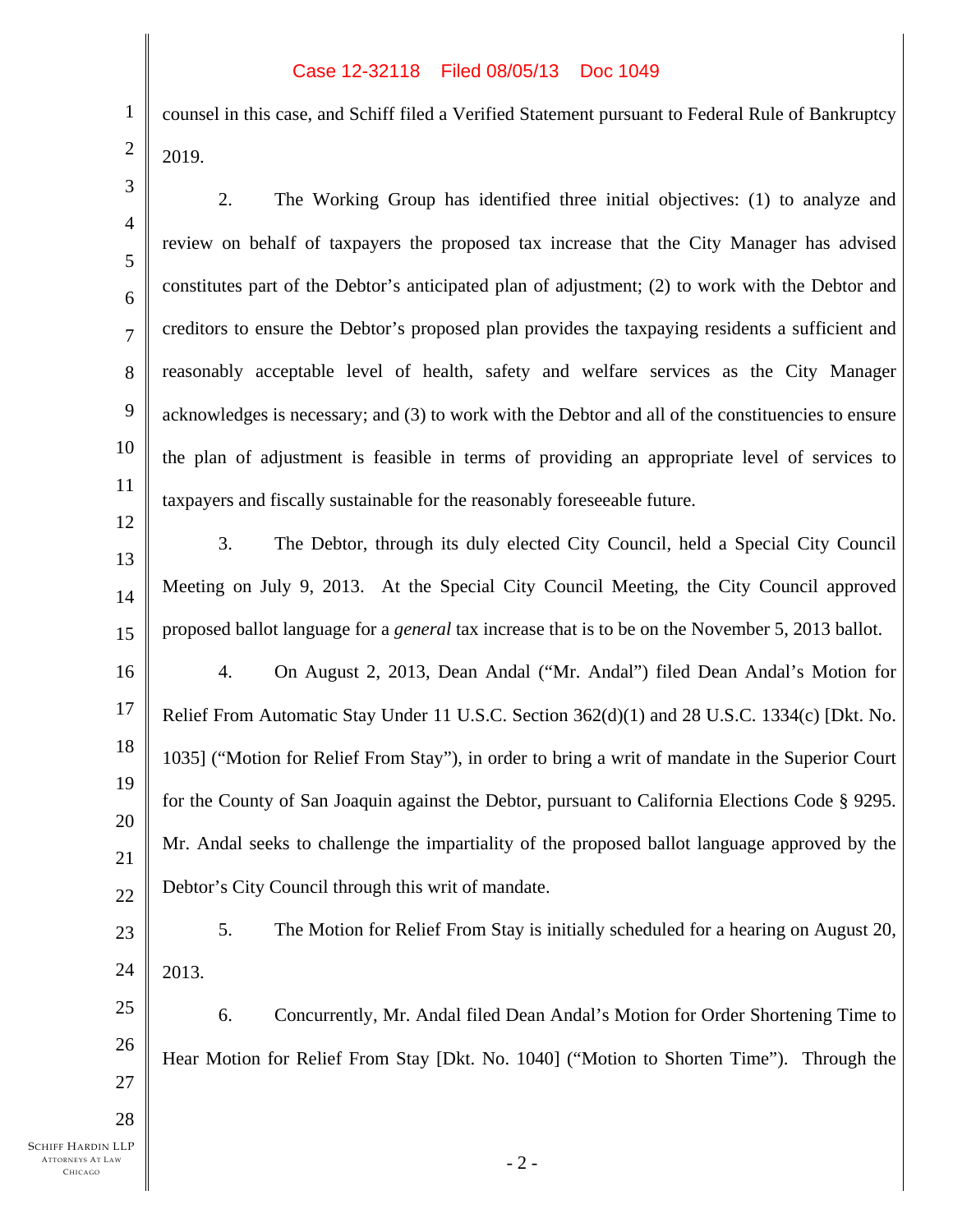|                                                                      | Case 12-32118<br>Filed 08/05/13<br>Doc 1049                                                        |  |
|----------------------------------------------------------------------|----------------------------------------------------------------------------------------------------|--|
| $\mathbf{1}$                                                         | Motion to Shorten Time, Mr. Andal seeks an Order from this Court allowing the hearing on Dean      |  |
| $\overline{2}$                                                       | Andal's Motion for Relief From Stay to be held on August 6, 2013.                                  |  |
| $\mathfrak{Z}$                                                       | The Working Group's Joinder to Mr. Andal's Motion for Relief From Stay                             |  |
| $\overline{4}$                                                       | 7.<br>The Working Group joins the arguments made in Mr. Andal's Motion to Shorten                  |  |
| 5                                                                    | Time.                                                                                              |  |
| 6                                                                    | 8.<br>The Working Group believes that the best way for its initial objectives to be                |  |
| 7                                                                    |                                                                                                    |  |
| 8                                                                    | accomplished is for the City to establish new levels of transparency with its taxpayers who are    |  |
| 9<br>10                                                              | being asked to shoulder an additional tax burden to fund the City's as of yet unfiled plan of      |  |
| 11                                                                   | adjustment.                                                                                        |  |
| 12                                                                   | 9.<br>Because of issues with the legality of the Debtor's proposed ballot language, it             |  |
| 13                                                                   | benefits all parties for state court judicial review of the proposed ballot language to occur now. |  |
| 14                                                                   | 10.<br>Due to the strict requirements of California Elections Code § 9295, the window to           |  |
| 15                                                                   | challenge the legality of the proposed ballot language is narrow. Mr. Andal's Motion for Relief    |  |
| 16                                                                   | From Stay should be heard on an expedited basis.                                                   |  |
| 17                                                                   |                                                                                                    |  |
| 18                                                                   |                                                                                                    |  |
| 19                                                                   |                                                                                                    |  |
| 20                                                                   |                                                                                                    |  |
| 21                                                                   |                                                                                                    |  |
| 22                                                                   |                                                                                                    |  |
| 23                                                                   |                                                                                                    |  |
| 24                                                                   |                                                                                                    |  |
| 25                                                                   |                                                                                                    |  |
| 26                                                                   |                                                                                                    |  |
| 27                                                                   |                                                                                                    |  |
| 28<br><b>SCHIFF HARDIN LLP</b><br><b>ATTORNEYS AT LAW</b><br>CHICAGO | $-3-$                                                                                              |  |